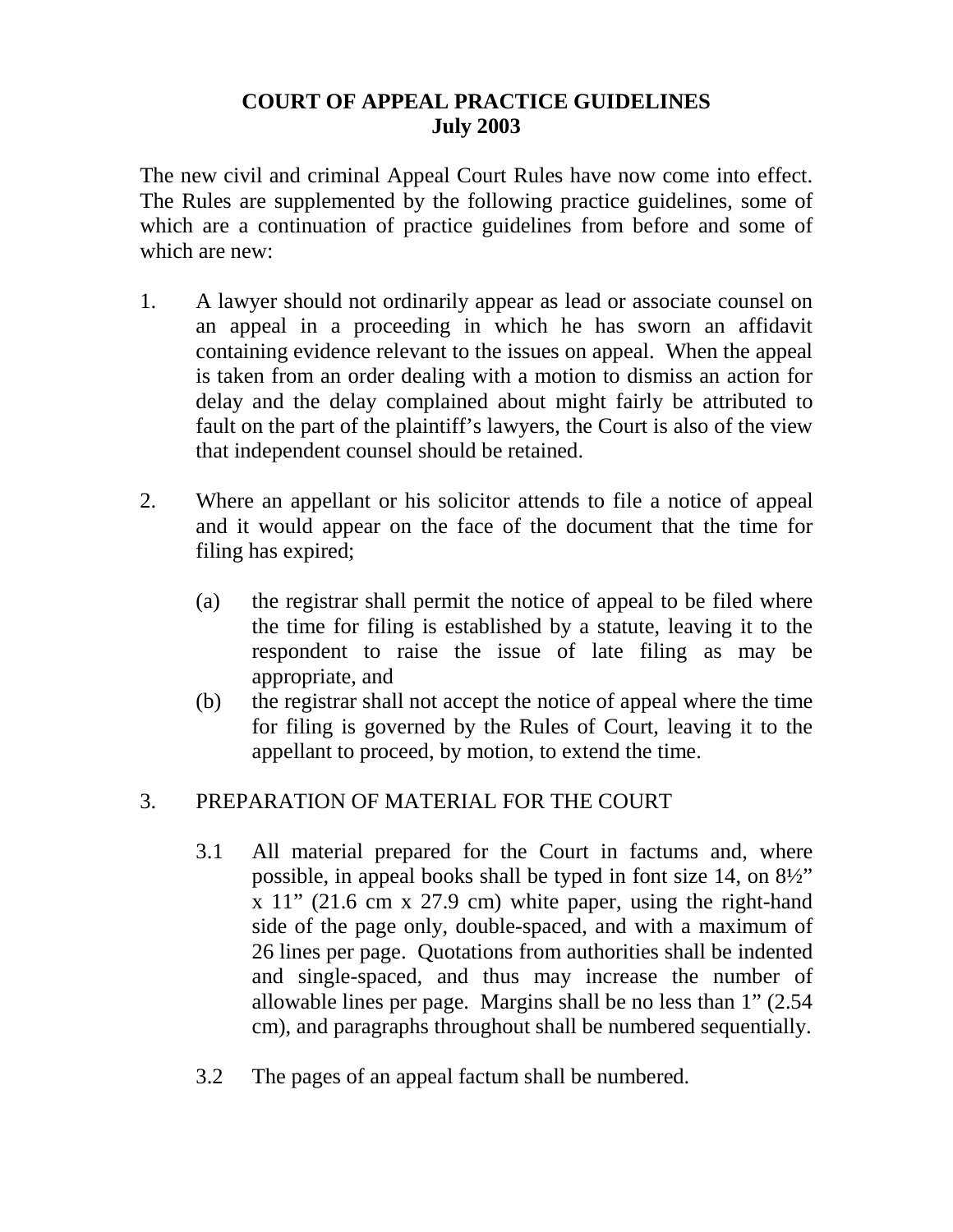- 3.3 In the section of an appeal factum summarizing the facts, it is desirable that reference be made to the volume, page and line number of the transcript of evidence, or the specific reference to affidavit material or exhibits contained in the appeal book.
- 3.4 Where the factum refers to a legal authority, it should note the appropriate tab number in the book of authorities.
- 3.5 The Court reserves the right to reject factums of excessive length. Any factum exceeding 30 pages is subject to review. If rejected, a more concise factum must be filed on a timely basis.
- 3.6 It is desirable to establish a colour-coding system in all cases as follows:
	- (a) the appeal book should have grey covers;
	- (b) the appellant's factum blue covers;
	- (c) the respondent's factum beige covers;
	- (d) the joint book of authorities green covers; and
	- (e) any other materials white or off-white covers.
- 3.7 The respondent's book of authorities shall contain only those additional authorities or excerpts of authorities not contained in the appellant's book of authorities.
- 3.8 The intervenor's book of authorities shall contain only those additional authorities or excerpts of authorities not contained in either the appellant's or the respondent's book of authorities.

3.9 Where counsel refer to reported Supreme Court of Canada decisions, the Court should be provided with the official Supreme Court Reports [S.C.R.] citation. It is only where Supreme Court Reports are not readily available to counsel that different law reports should be cited when referencing decisions of the Supreme Court of Canada.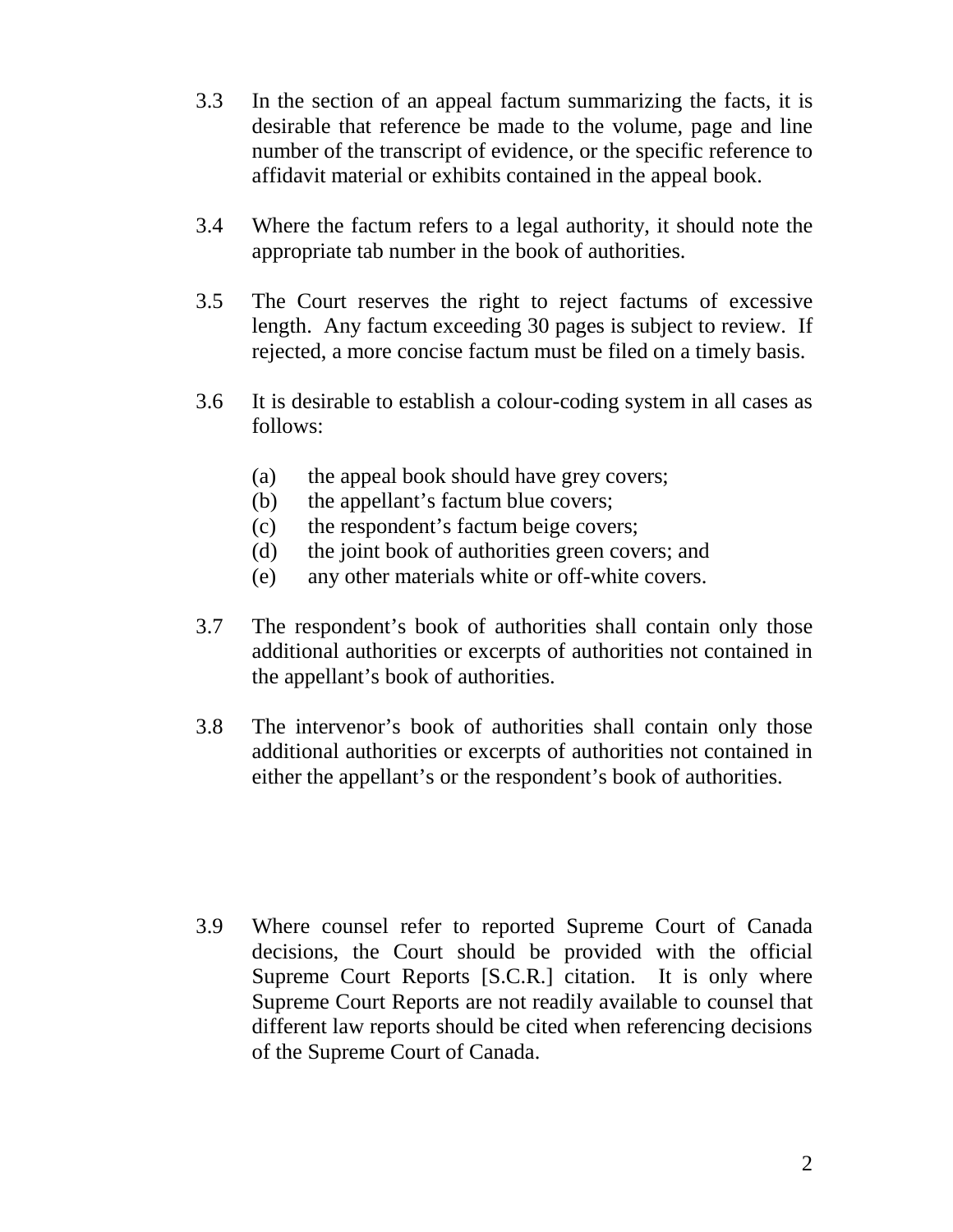- 3.10 Each book of authorities should include an index of the authorities reproduced therein and each case should be marked with a tab (either numbered or lettered). Pages of the book of authorities do not have to be numbered if the page numbers of each authority are clearly shown.
- 3.11 A casebook shall contain those passages of decided cases that are relevant to the issues on the appeal, together with the headnote and such other portions of the case that put the passages relied on in the proper context. The specific passages relied on should be highlighted or the passage marked along the margin of the text.
- 3.12 The appellant and the respondent shall file their book of authorities no later than two weeks before the hearing of the appeal.
- 3.13 In a book of authorities, it is generally not necessary to include more than one case for any proposition in law. If it is sought to cite more than one authority in support of a given proposition, lawyers should state the reason for taking that course.
- 4. Adjournments of motions will be accepted by phone one day prior to the hearing of the motion. A letter can be faxed to the Court of Appeal office indicating the consent of the opposing party. Our fax number is 948-2072.
- 5. When a notice of motion for leave to appeal or a notice of appeal is filed in the Supreme Court of Canada, a copy of this document should be filed with the Court of Appeal for the Province of Manitoba.
- 6. The Court of Appeal will retain the original copy only of all material filed from every appeal hearing for one year after the disposition of the appeal.
- 7. A meeting pursuant to Rule 38 may be appropriate in the following circumstances:
	- 1. where one or more parties to an appeal request a hearing extending more than one day; and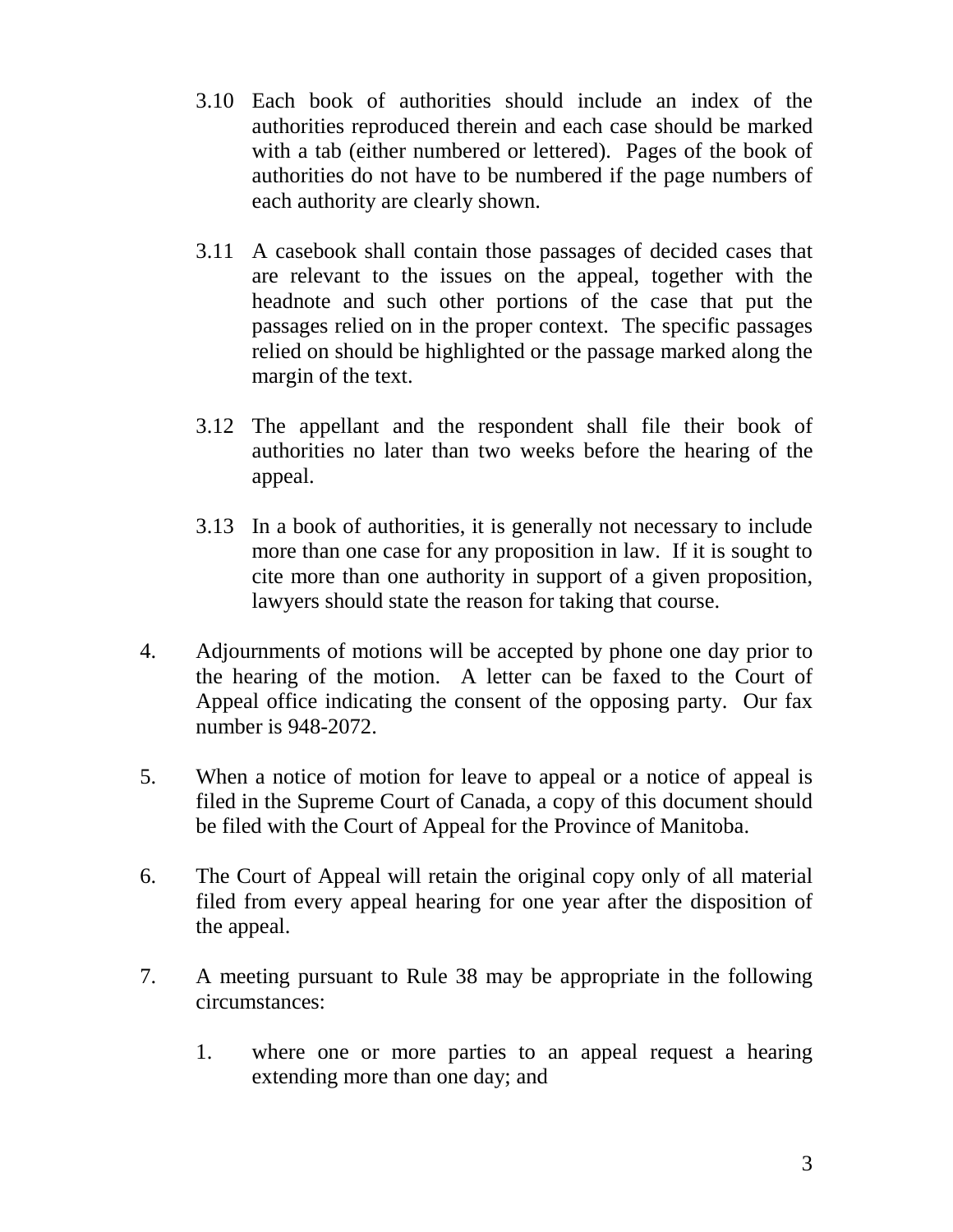- 2. where it appears to the registrar, after consultation with a judge, that it would be of benefit to convene such a meeting.
- 8. A date for the hearing of an appeal will not ordinarily be fixed until the factum of the appellant has been filed in the Court of Appeal.

The exceptions to this practice will be sentence appeals and appeals by unrepresented accused. The registrar retains the discretion to set dates in other matters as well.

9. Photocopying fees on all civil matters are allowed up to a maximum fee of \$100. However, the Court or a judge may vary that amount in appropriate cases.

## 10. SENTENCE APPEALS

- 10.1 Sentence appeals will be heard twice a month. Counsel for the accused and Crown should make every effort to make themselves available where possible.
- 10.2 Sentence appeals will be set down not later than six weeks after the registrar is advised of the completion date of the transcript. Exceptions will be made at the discretion of the registrar, such as for urgent matters.

- 10.3 In the case of an appeal against sentence only, a notice of application for leave to appeal must be included in, or accompany, the notice of application for release pending the determination of the appeal. The application should be supported by material which would normally include a transcript of the proceedings before the sentencing judge.
- 10.4 Leave to appeal must be granted before an appellant may be released from custody pending the determination of his appeal against sentence only. (*Criminal Code*, s. 679(1)(b))